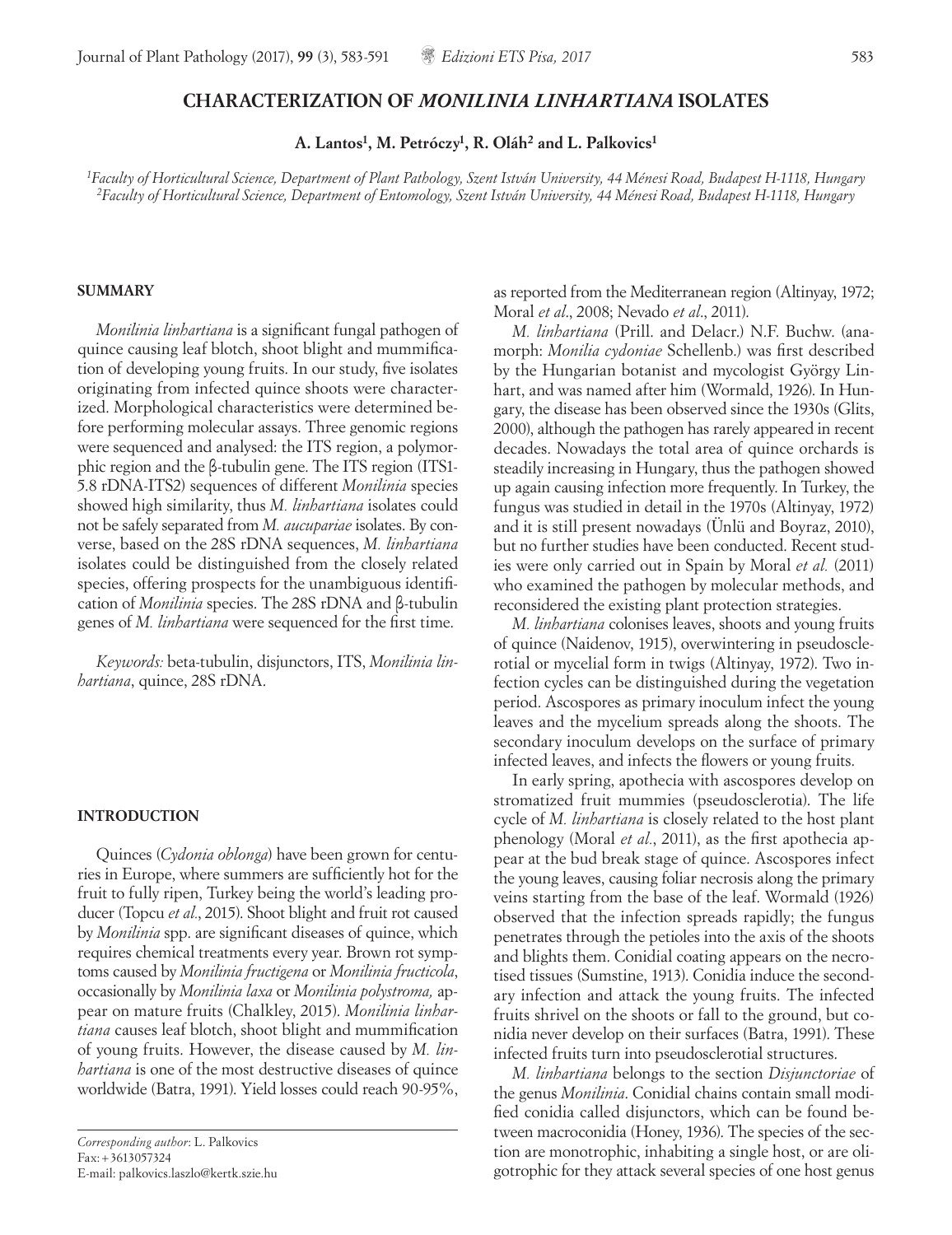584 Characterization of *M. linhartiana* isolates Journal of Plant Pathology (2017), **99** (3), 583-591

(Batra, 1991). In the section *Junctoriae*, the macroconidia are joined directly, like the conidial chains of *M. laxa* or *M. fructicola*. These pathogens are polytrophics, infecting several genera of a family. The identification and classification of the species is feasible based on host specificity, morphology of stromata and conidial chains, shape and size of the conidia, and cultural characteristics on cultivation media (Batra, 1991). However, closely related species cannot be differentiated in all cases by morphology and cultural characteristics (van Leeuwen and van Kesteren, 1998), whereas reliable identification can be obtained by PCR-based methods (De Cal and Melgarejo, 1999).

Molecular studies of the internal transcribed spacer (ITS) region are generally applied for the identification of *Ascomycota* fungi, and are also appropriate for phylogenetic and evolutionary studies (Capote *et al.*, 2012). Carbone and Kohn (1993) examined the ITS region of *Sclerotiniaceae*, separating the sections *Junctoriae* and *Disjunctoriae* of the genus *Monilinia*. Several brown rot species have been characterized by the ITS1-5.8S rDNA-ITS2 region (Holst-Jensen *et al.*, 1997; Fulton *et al.*, 1999; Ioos and Frey, 2000). Holst-Jensen *et al.* (1997) found cospeciation between host and pathogen. Species of the section *Junctoriae* infect rosaceous hosts with stone or pome fruits. Four evolutionary lineages were found in the section *Disjunctoriae*: one group of species on dry stone fruits of rosaceous hosts, one group of species on capsular fruits of ericaceous hosts, one group of species on sweet berry fruits of ericaceous hosts, and one parasite species of *Crataegus* sp. Moral *et al.* (2011) studied the ITS region of *M. linhartiana*, and the phylogenetic analyses demonstrated that the pathogen was closely related to *Monilinia mali* and *Monilinia amelanchieris* and other *Monilinia* species infecting dry stone fruits of rosaceous hosts.

## **MATERIALS AND METHODS**

**Sample collection and isolation.** Infected shoots showing typical symptoms were collected in different locations across Hungary in 2013 and 2014, and in Turkey in 2015 from orchards and gardens (Table 1). Conidia from infected leaves were transferred onto Petri dishes containing potato dextrose agar (PDA, BioLab Zrt., Hungary), and individual conidia were separated and placed onto culture medium under an inverted microscope. Petri dishes were incubated in the dark at 24°C for 10 days.

**Morphological and cultural characteristics.** The symptoms visible on the infected parts and the appearance of conidial chains were observed, and the length and width of 100 conidia and 20 disjunctors per isolate were measured under a light microscope (Nikon Eclipse, Japan). Colonial morphology was observed on PDA, malt extract agar (MEA, BioLab Zrt., Hungary) and leonian malt agar (LMA,  $1.0 g K H_2PO_4$ ,  $1.0 g MgSO_4$ ,  $10.0 g$  sucrose, 5.0 g peptone, 15.0 g agar powder, 10.0 g malt extract/litre) media. Mycelial plugs (5mm in diameter) from single-spore cultures were transferred to the center of the agar plates, and incubated in the dark at 24°C. Colour, structure, growth rate, pigmentation, conidia production and growth rate (mm/24 h) of the isolates were determined.

**Pathogenicity tests.** The pathogenicity of *M. linhartiana* isolates was tested on young leaves, young fruits (approx. 3-4cm in diameter) and fruits of *Cydonia oblonga*. Before inoculation, the surface of leaves and fruits was disinfected with 70% ethanol for 1min, then washed in sterile water. The petioles of the leaves and the fruit peels were pricked by a sterile needle, then mycelial plugs (3mm in diameter) were placed into the punctures. For control, sterile PDA plugs were used. Five pieces of each organ (shoots and fruits) per isolate were inoculated. On each shoot two leaves were inoculated, while in the case of young and mature fruits only one mycelial plug was inserted per fruit. Inoculated materials were placed into large sterile glass vessels on glass beads and incubated under natural light at 22-25 $\mathrm{^{\circ}C}$  for 3 weeks in 95  $\pm$  2 RH.

**Molecular investigations.** DNA was extracted using the cetyl-trimethyl-ammonium-bromide (CTAB) method (Maniatis *et al*., 1989), followed by phenol-chloroform extraction and isoamyl alcohol (24:1) precipitation carried out according to a protocol described by Gell *et al*. (2007b).

Three genomic regions were examined by PCR: the ITS region and the 28S rDNA gene (primers ITS5 and NL4), the β-tubulin gene (primers BT-forw and BT-rev), and a polymorphic region (primers UniMon-F and UniMon-R) (Table2). The BT primer pair was designed using the data of McKay *et al.* (1998). Each PCR reaction mixture contained 100ng of fungal DNA, 1mM of both primers, and Dream Taq Green PCR Master Mix 2× (Thermo Scientific, Lithuania) diluted to a final volume of 50μl. During PCR reactions, the initial denaturation step (94°C, 3min) was followed by 35 cycles as shown in Table2. Final elongation was 10min at 72°C. PCR products were separated in 1% GelRed (Biotium Inc. USA) stained agarose gel, and purified using the High Pure PCR Product Purification Kit (Roche, Germany) according to the manufacturer's protocol. Final DNA concentrations were verified by spectrophotometry (NanoDrop 2000). Fragments were sequenced in an ABI Prism automatic sequencer (Base-Clear B.V., Leiden, The Netherlands) in three replicates. Nucleotide sequence identities and protein sequence similarities were determined by BLAST analyses (Altschul *et al.*, 1999). Sequences were aligned by L-INS-i method using the MAFFT 7 program (Katoh *et al.,* 2002, 2005). Phylogenetic studies were set up in BEAST v2.3.2 (Bayesian Evolutionary Analysis Sampling Trees) software (Drummond *et al.,* 2012). For the analyses, the HKY85 substitution model was applied (Halpern and Bruno, 1998), from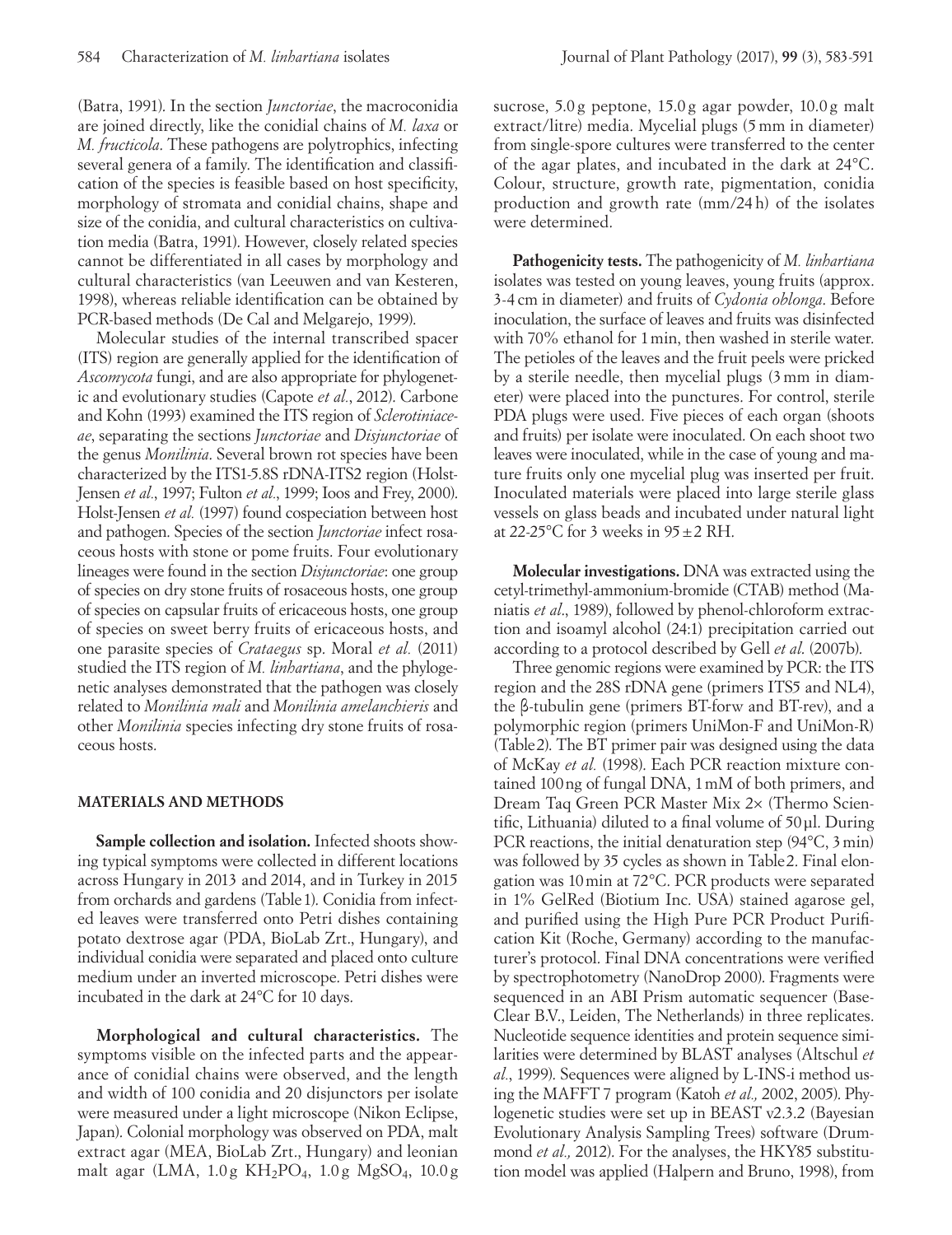**Table1.** *Monilinia* isolates used in this study with the accession numbers of the gene sequences.

| Isolate          | <b>Species</b>        | Host plant                       | Location         | Date of<br>collection | Accession number |          |                          |
|------------------|-----------------------|----------------------------------|------------------|-----------------------|------------------|----------|--------------------------|
|                  |                       |                                  |                  |                       | ITS region       | BT gene  | Polymorphic<br>region    |
| MLH1             | Monilinia linhartiana | Cydonia oblonga                  | Siófok, HU       | 09.05.2013            | LN908896         | LN908895 | LN908894                 |
| MLH <sub>2</sub> | Monilinia linhartiana | Cydonia oblonga                  | Harkány, HU      | 01.05.2013            | LN908897         | LN908901 | LN908905                 |
| MLH3             | Monilinia linhartiana | Cydonia oblonga                  | Budapest, HU     | 02.05.2014            | LN908898         | LN908902 | LN908906                 |
| MLH4             | Monilinia linhartiana | Cydonia oblonga                  | Kecskemét, HU    | 10.05.2014            | LN908899         | LN908903 | LN908907                 |
| MLH <sub>5</sub> | Monilinia linhartiana | Cydonia oblonga                  | Sirince, Turkey  | 24.04.2015            | LN908900         | LN908904 |                          |
| 2010/PS78        | Monilinia polystroma  | Malus domestica                  | Poland           | 2010                  | LT615168         | LT615156 |                          |
| 2014/PS36        | Monilinia polystroma  | Prunus domestica                 | Zsámbék, HU      | 21.08.2014            | LT615178         | LT615164 | $\qquad \qquad -$        |
| 2013/FG73        | Monilinia fructigena  | Cydonia oblonga                  | Pincehely, HU    | 07.11.2013.           | LT615170         | LT615158 |                          |
| 2014/FG42        | Monilinia fructigena  | Pyrus communis                   | Abasár, HU       | 15.08.2014            | LT615177         | LT615163 | $\overline{\phantom{0}}$ |
| 2013/LX13        | Monilinia laxa        | Prunus triloba 'Multiplex'       | Baracska, HU     | 10.05.2013.           | LT615173         | LT615160 |                          |
| 2013/LX5         | Monilinia laxa        | Prunus armeniaca 'Ceglédi bíbor' | Kápolnásnyék, HU | 09.05.2013.           | LT615171         | LT615159 |                          |
| 2014/FC32        | Monilinia fructicola  | Prunus persica 'Cresthaven'      | Érd, HU          | 29.08.2014.           | LT615174         | LT615149 |                          |
| 2014/FC48        | Monilinia fructicola  | Prunus persica var. nucipersica  | market, HU       | 30.08.2014.           | LT615175         | LT615151 |                          |

**Table2.** PCR parameters.

| Primer          | <b>Sequence</b>               | <b>PCR</b> cycle                             | Length             | Reference              |
|-----------------|-------------------------------|----------------------------------------------|--------------------|------------------------|
| ITS5            | 5'-GGAAGTAAAAGTCGTAACAAGG-3'  | $94^{\circ}$ C, $30s$                        |                    | White et al., 1990.    |
| NL <sub>4</sub> | 5'-GGTCCGTGTTTCAAGACGG-3'     | $47^{\circ}$ C, 30s<br>$72^{\circ}$ C, 60s   | 1115bp             | Kurtzman, 1997.        |
| BT-forw         | 5'-ATGCGTGAGATTGTACGTAT-3'    | $94^{\circ}$ C, $30s$                        |                    |                        |
| $BT$ -rev       | 5'-GTACCAATGCAAGAAAGCCT-3'    | $47^{\circ}$ C, 30s<br>$72^{\circ}$ C, $90s$ | 1587 <sub>bp</sub> | present paper          |
| UniMon-F        | 5'-ATCGGCTTGGGAGCGG-3'        | $94^{\circ}$ C, 30s                          |                    |                        |
| UniMon-R        | 5'-GAGCAAGGTGTCAAAACTTCCAT-3' | $51^{\circ}$ C, 30s<br>$72^{\circ}$ C, 30s   | 341bp              | Petróczy et al., 2012. |

the 10 million generation of the MCMC (Markov chain Monte Carlo) each 10000<sup>th</sup> was stored. Three replicates of each analysis were run. Phylogenetic trees were composed with 25% burn-in and support was assessed based on posterior probabilities (70%), summarising the results of the three parallel run (Gelfand and Smith, 1990). Interspecific and intraspecific diversities were calculated by the CLUSTAL O (1.2.1) multiple sequence alignment program (Sievers *et al.*, 2011).

**Statistical analyses.** The statistical analyses were performed using the IBM SPSS Statistics 22.0 software. The size (length and width) of the conidia and the length of disjunctors were analysed by one-way ANOVA with factor "isolate" (MLH1, MLH2, MLH3, MLH4, MLH5). Normality of the conidial length was assumed based on the skewness and kurtosis values of unstandardized residuals (Tabachnick and Fidell, 2007). The data on the conidial width were transformed by the method of Box and Cox (1964) with a lambda value of −0.8. The assumption of homogeneity of variances was met (Tabachnick and Fidell, 2007), therefore a Tukey post hoc test was run. Normality of the disjunctors was confirmed by a Shapiro-Wilk test  $(K(94) = 0.979; p = 0.125)$ , but the mean square values differed, therefore the Games-Howell post hoc test was run.

### **RESULTS AND DISCUSSION**

**Symptoms and isolation.** In 2013-2015, leaf blotches and shoot blights were observed on quince as specific symptoms of *M. linhartiana*. The first symptoms appeared on young leaves below the flowers (Fig. 1A). Affected leaves showed a reddish maroon or brown discolouration along the primary and secondary veins. On the necrotised tissues, a greyish coating of conidial chains appeared (Fig. 1B). The green shoots were colonised by the pathogen. As a consequence of shoot blight, the older leaves on the shoots were also necrotized, but conidial chains did not develop on them.

Floral infection has not been observed during our investigations, similarly to the observations of Alexandrescu and Morea (1964), although the sample collection period overlapped with the period from full bloom to petal fall. Prillieux and Delacroix (1893) mention that the flowers became brown and soft, upon ascospore infection, which occurred when the pathogens migrated from the shoots into the flower. Batra (1991) and Moral *et al.* (2011) reported that flower necrosis can be caused by a secondary conidial infection.

**Morphological characteristics***. M. linhartiana* produced chains of conidia on the surface of the primary infected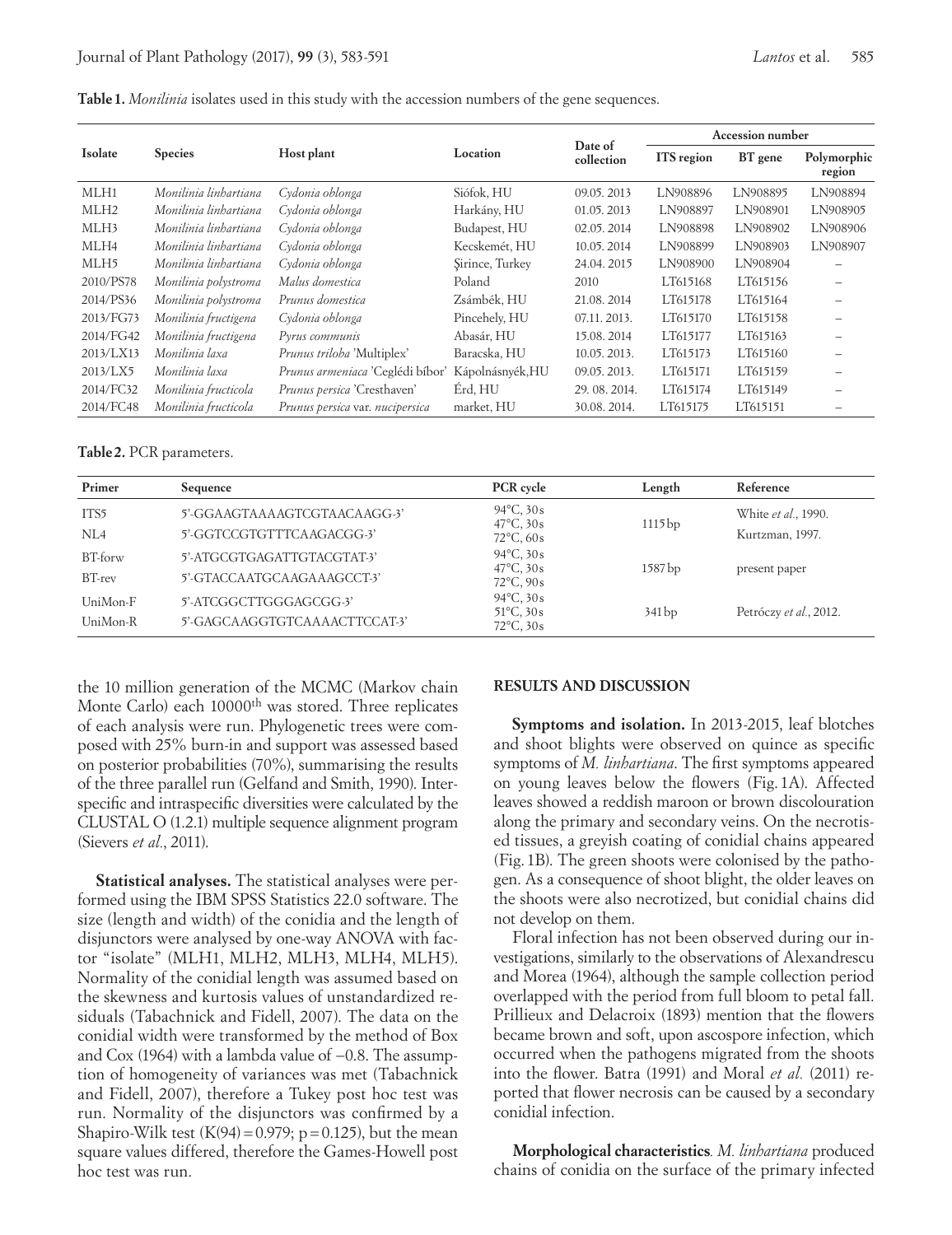

**Fig. 1.** Symptoms of monilinia disease of quince (A); conidia chains of *M. linhartiana* appear along the main veins of the leaves (B); conidia and disjunctors of the pathogen, 600× (C); cultural characteristics of the isolates (D).

leaves, while Moral *et al.* (2011) observed conidia chains also on the shoots. Conidial chains were extremely fragile due to the presence of some small modified conidia called disjunctors (Fig. 1C). Disjunctors connect two macroconidia and facilitate their dispersal. They are formed while the conidia are still enclosed by the host epidermis or cuticle (Batra, 1988). The structure of conidial chains suggests that the pathogen belongs to the section *Disjunctoriae* of the genus *Monilinia*.

The conidia were one-celled, hyaline, subglobose, less limoniform than those of *M. laxa* or *M. fructicola.* Significant differences in length and width were observed between isolates [length:  $F(4,433)=34.4$ ; p $< 0.001$ ; width:  $F(4,431)=37.1$ ; p<0.001]. The average sizes of conidia are shown in Table 3. The size of 100 conidia matched the average value reported by other authors (Sumstine, 1913; Berkhout, 1923; Altinyay, 1972; Moral *et al.*, 2011). Disjunctors connected the tapered ends of the conidia; they were oblong, spindle-shaped. Significant difference was observed between the isolates  $(F(4,89)=342.9; p<0.001)$ . The disjunctors of the Turkish isolate were the longest, 4.9μm in length. *M. linhartiana* could be cultured on all culture media. PDA was the most suitable for colonization; the examined isolates had similar morphology (Fig.1D).

The colonies grew radially. Young colonies were pale yellow in colour with entire or slightly undulate margins. Brown stroma-like formations appeared around the inoculation point in 10-12 day old cultures. The average growth rates are listed in Table 3. On LMA and MEA plates, the isolates showed atypical growth patterns; they grew slower, and developed white colonies and large amounts of aerial mycelium in both media. Colonial morphology coincided

**Table3.** *In vitro* mycelia growth rate and size of conidia of *Monilinia linhartiana* isolates (Values followed by the same letter are not significantly different).

| Isolate          | Average size $(\mu m)$                   | <b>Growth rate</b><br>(mm/day) |           |     |
|------------------|------------------------------------------|--------------------------------|-----------|-----|
|                  | conidia length conidia width disjunctors |                                |           |     |
| MLH1             | $14.2$ (d)                               | $13.8$ (b)                     | 2.5(a)    | 5.6 |
| MLH <sub>2</sub> | 10.4(a)                                  | 10.5(a)                        | 2.3(a)    | 5.0 |
| MLH3             | $11.4$ (ab)                              | 10.1(a)                        | 3.5(b)    | 3.2 |
| MLH4             | $11.9$ (bc)                              | 10.3(a)                        | 3.7(b)    | 2.9 |
| MLH5             | 12.8(c)                                  | 9.8(a)                         | 4.6 $(c)$ | 2.1 |

with the descriptions by Berkhout (1923) and Moral *et al.* (2011). However Moral *et al.* (2011) observed microconidia production on the surface of colonies on PDA.

Pathogenicity tests. All isolates were pathogenic to quince leaves and young fruits. Inoculation of mature fruits was unsuccessful. Brown necrosis developed on the petioles and leaf blades spreading from the base to the apex in a v-shape. The mesocarp and seeds of the young fruits became black and rotten, while mature fruits remained similar to control specimens. The same symptoms on young fruits, i.e. necrosis under the peel and mycelial formations were observed by Morel *et al.* (2011). No changes were shown by control specimens until the day of evaluation. Koch's postulates were fulfilled by re-isolating the fungus from symptomatic tissues and re-identifying the pathogen at the species level.

**Molecular identification and characterization**: **ITS region and 28S rRNA gene.** The ITS5-NL4 primers amplified a 1115 base-pair long sequence of the ITS region and the adjacent genes: a partial sequence of the 18S ribosomal gene, the ITS1 region, the 5.8S ribosomal gene, the ITS2 region and a partial sequence of the 28S ribosomal gene.

Phylogenetic analyses of the ITS1-5.8S-ITS2 region classified the *M. linhartiana* isolates in the section *Disjunctoriae* (Fig. 2). These species are listed according to host specificity; the *M. linhartiana* isolates could be classified into the group of species attacking pome fruits of rosaceous hosts. Holst-Jensen *et al.* (1997) refer to the hosts as dry stone fruits. The isolates MLH3, MLH4 and MLH5 were grouped together with the *M. linhartiana* sequences (HM581953, HM581954) found in the NCBI database, whereas MLH1 and MLH2 were more similar to *M. aucupariae* (Z73771, Z7377).

Carbone and Kohn (1993) claimed that the ITS1 and ITS2 regions are more variable than the adjacent genes (18S rRNA, 28S rRNA). The ITS1 of *Monilinia* spp. is 142-152bp long, its ITS2 is 141-145bp long. The ITS1 of isolates MLH1, MLH2, MLH3 and MLH5 contained 147 base pairs, as the majority of Spanish *M. linhartiana* isolates (Moral *et al.*, 2011). The isolate MLH4 contained 148 base pairs. Thymine was at position 116, and this substitution was present in a Spanish isolate (HM581953)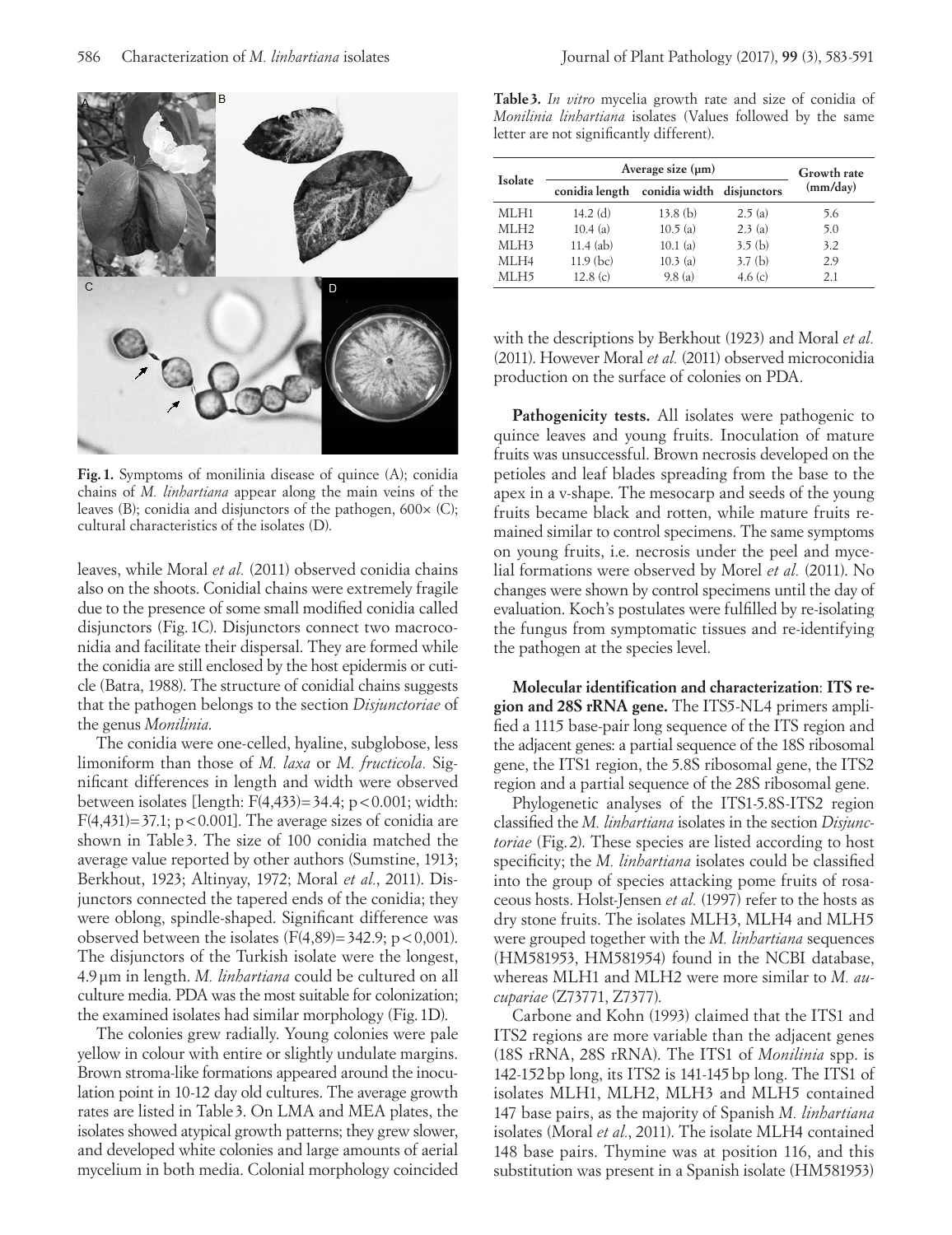

**Fig. 2.** Phylogenetic tree of *Monilinia* and *Monilia* species. 452bp of the ITS1–5.8S rDNA–ITS2 region were analysed based on Bayesian inference using HKY85 substitution model. Numbers close to the branches show the parsimony value.

as well. The ITS2 was 143bp long for all five isolates. The analysis of the two non-coding regions detected a higher variability in the ITS1 than in ITS2 region. ITS1 contained four variable sites whereas only two were found in ITS2, but this variance lags far behind the variance observed in *M. linhartiana* isolates by Moral *et al.* (2011). In this study, *M. linhartiana* isolates were found to have 42 variable sites in the ITS1, and 38 variable sites in the ITS2 region.

The ribosomal genes of *M. linhartiana* isolates were highly similar. The 31 base pairs of the 18S rRNA gene did not contain any variability; further analysis of this short region has not been carried out. The variable sites of the ITS region were even shorter, because no variation was shown in the 5.8S rDNA gene the same as reported by Gell *et al.* (2007a). *M. linhartiana* isolates contained 157 base pairs. Holst-Jensen *et al.* (1997) examined the 5.8S rDNA gene of 17 *Monilinia* species, and found low interspecific variation. The gene contained only two parsimony informative sites among the species of the genus. The partial sequence of the 28S ribosomal gene of *M. linhartiana* isolates was 637bp long, and contained one base substitution. The 637 base pairs of the 28S rDNA gene contained cytosine at position 572 in the isolates MLH1 and MLH2, while in the case of MLH3, MLH4 and MLH5 adenine was present there. These are the first sequence data of the 28S gene of the species.

Partial sequence (319bp) of the 28S rRNA of several *Monilinia* species have been published. The phylogenetic

studies of this region could not separate *M. linhartiana* from other closely related species.

Analysis of the 28S rRNA gene separated *M. linhartiana* isolates from other members of the genus, supported by high bootstrap values (Fig.3). The highest similarity (99%) was shown with isolates of *M. aucupariae* (Z73744) and *M. padi* (Z73755). The sequence of the 28S rRNA gene separated the species more accurately than the ITS region, but this feature could not separate all species. *M. aucupariae*, *M. padi*, *M. baccarum* and *M. polycodi* had the same sequence, and the species of the group *Junctoriae* could not be separated either. In the study of Holst-Jensen *et al.* (1997), 67 out of 318-319 base pairs of the 28S rDNA gene were variable, 32 of which were parsimony informative. We recommend the use of this gene for identification, for the examination of the complete gene may lead to a more valuable phylogenetic analysis of the section *Disjunctoriae*.

**Beta-tubulin gene.** The PCR reaction amplified a partial sequence of the β-tubulin gene. To our knowledge, this is the first sequence data about the β-tubulin gene of *M. linhartiana*. The forward primer starts from the first methionine-encoding triplet. The region contains 6 introns and 7 exons, accounting for 1587 base pairs between the primers. The sequences of the coding regions were identical, only the first intron differed by two base substitutions. The partial β-tubulin gene of *M. linhartiana* encoded 398 amino acids and was highly conserved. Three conserved domains were detected: a hypothetical domain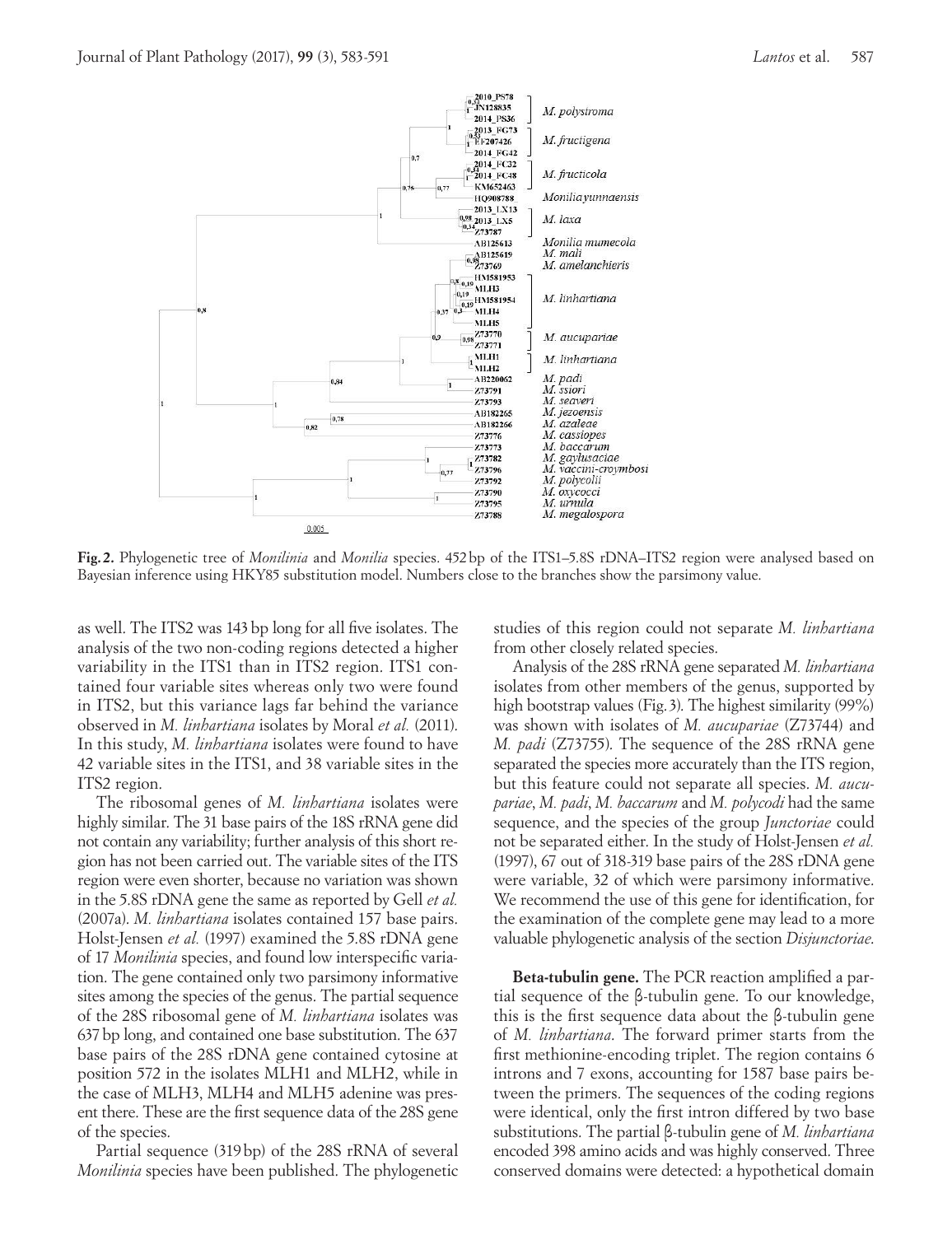

**Fig. 3.** Phylogenetic tree of *Monilinia* species. 285bp of the 28S rDNA gene were analysed based on Bayesian inference using HKY85 substitution model. Numbers close to the branches show the parsimony value.



**Fig. 4.** Phylogenetic tree of *Monilinia* and *Monilia* species. 402bp of the beta-tubulin gene were analysed based on Bayesian inference using HKY85 substitution model. Numbers close to the branches show the parsimony value.

(PLN00220), a cytoskeleton domain (COG5023) and another hypothetical domain (PTZ00010) (Delves *et al.*, 1989; Marchler-Bauer *et al.*, 2015). The β-tubulin protein chain shows homology with the proteins of closely related species such as *Botrytis cinerea* (P53373), *Monilinia fructicola* (AAP40256), *Sclerotinia homoeocarpa* (AHH01120) and *Sclerotinia borealis* (ESZ98925), and 98-99% sequence similarity with several other fungal pathogens.

The multiple sequence alignment of the β-tubulin gene of *M. linhartiana* isolates showed 99.9-100% identity. These sequences were allocated on a separate branch of the phylogenetic tree (Fig. 4). *M. linhartiana* could be separated clearly from the species of the section *Junctoriae* and, when compared with other *Monilinia* species, it showed the highest similarity with *M. mumecola* (91.6%), and the lowest similarity with *M. fructicola* (90.5%). This difference was found in the intron regions. Unfortunately, other species of the section *Disjunctoriae* were not available, thus the alignment could not be established.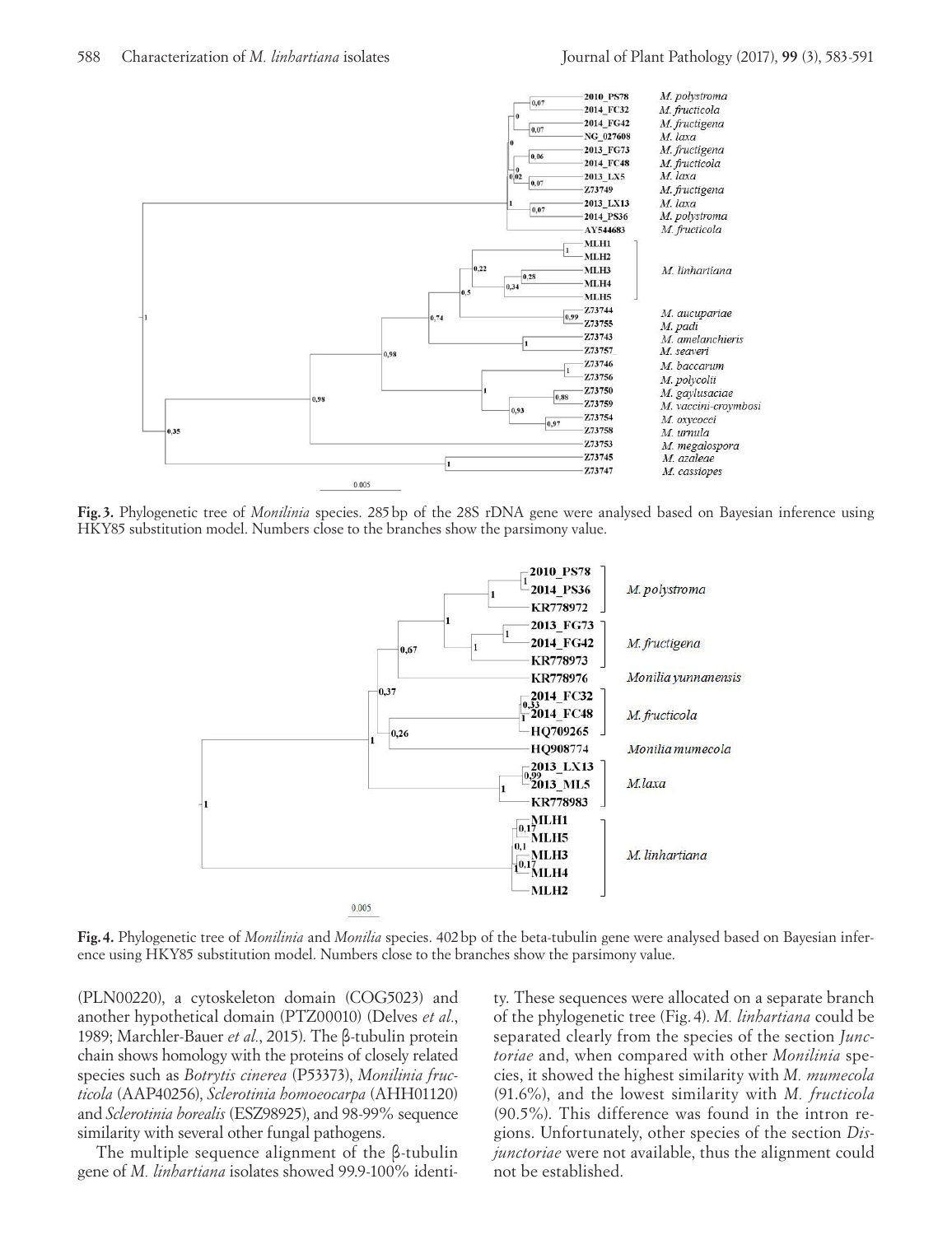The β-tubulin gene is a frequently studied genomic region of *Monilinia* spp. and is connected to fungicide resistance. Mutations of the gene are responsible for benzimidazole resistance. *M. fructicola* and *M. laxa* populations exhibit different levels of resistance depending on the site of the point mutation. Mutation of the E198A gene provides high resistance; this was found in *M. fructicola* and *M. laxa* populations (Ma *et al.*, 2003a, 2003b). Mutations of the genes H6Y in *M. fructicola* and L240F in *M. laxa* populations account for low resistance (Ma *et al*., 2003a, 2003b). Our *M. linhartiana* isolates carried the sensitive triplets in all three positions, thus Hungarian isolates are sensitive to benzimidazoles.

**Genomic region with unknown function.** The primers amplifying this polymorphic region were designed for the easy recognition of the species *M. laxa*, *M. fructigena, M. polystroma* and *M. fructicola* (Petróczy *et al.*, 2012). Identification of the species is possible based on the length of the target sequences. The DNA fragment lengths and sequences of *M. linhartiana* isolates were compared with those of other *Monilinia* species pathogenic to quince*: M. laxa* (FM994902), *M. fructicola* (FM994904), *M. fructigena*  (AM937119) and *M. polystroma* (AM937120).

The original protocol of Petróczy *et al.* (2012) indicated 55°C as annealing temperature. No PCR product was produced with this parameter, but at a reduced temperature of 51°C the amplification was successful. Sequencing of the isolates MLH1-MLH4 showed that the polymorphic region contains 341 base pairs between the primers. To our knowledge, this is the first sequence data about this region of *M. linhartiana*.

Electrophoresis reliably separated *M. linhartiana* from the species *M. fructicola*, *M. polystroma*, *M. fructigena* but not from *M. laxa*. The DNA fragment length differences between *M. linhartiana* and *M. laxa* were not distinguishable on agarose gel, but the species could be clearly separated based on the sequences. *M. laxa* contains one more base pair than *M. linhartiana* isolates, 342 base pairs in total.

**Difficulties in the identification of the species of the section** *Disjunctoriae. Monilinia* species are closely related, therefore they cannot be identified based on morphological and cultural characteristics alone, especially in the case of the rarely studied species of the section *Disjunctoriae*. Our data match to other authors' morphological and cultural observations of *M. linhartiana*, but these methods cannot identify the isolates in a trustworthy manner.

Host specification can also be used to identify the isolates. The members of the section *Disjunctoriae* infect only a single host (Schellenberg, 1923). *M. linhartiana* infection was only recorded on *Cydonia oblonga* (Batra, 1991; Farr and Rosmann, 2015), while the closely related *M. aucupariae* infects *Sorbus aucuparia* and *Sorbus commixta*, according to Farr and Rosmann (2015). The species cannot be separated reliably based on the size of the conidia either. Our data fit the size interval of *M. linhartiana*, but the conidial size distribution of *M. aucupariae* (9-12.5×7-10μm) overlaps this range (Batra, 1991). A reliable classification is possible by molecular methods only (De Cal and Melgarejo, 1999).

Phylogenetic analysis of the ITS region confirmed that the isolates belong to the section *Disjunctoriae* infecting pome fruit hosts. In our study, three isolates (MLH3, MLH4, MLH5) were similar to the Spanish *M. linhartiana* isolates, showing 100% identity. Two isolates (MLH1, MLH2), showed the highest similarity (99.1%) with *M. aucupariae* isolates. *M. aucupariae* (Z73771 and Z7377) differed from MLH3 and MLH5 only in 3 and 4 base pairs on this fragment, while *M. mali* (AB125619) differed in 6-7 base pairs. The low variability of this region causes difficulties in the identification of other *Monilinia* species. *M. gaylussaciae* and *M. vaccinii-corymbosi* have identical sequences in the ITS region (Holst-Jensen *et al.*, 1997). The recently described new species *M. polystroma* and *M. yunnanensis* differ from *M. fructigena* only in five (van Leeuwen *et al.*, 2002) and eleven base pairs (Hu *et al.*, 2011), respectively.

The ITS sequence of *Monilinia* species is highly conserved; intraspecific variation does not reach 2% (Ioos and Frey, 2000; Hu *et al.*, 2011; Volkova *et al.*, 2013), while intraspecific variation among other fungal species can reach 5% (Baura *et al.*, 1992; Zambino and Szabo, 1993). The genera of the family *Sclerotiniaceae* show high similarity levels as well (Holst-Jensen *et al.*, 1997). *M. fructicola* and *M. fructigena* show 96.6% sequence similarity with *Botrytis cinerea* in the ITS1 region, while *M. megalospora* and *M. oxycocci* are placed more closely to *Ciborinia erythonii* than to other *Monilinia* ssp. (Carbone and Kohn, 1993) on the phylogenetic tree.

Other sequences of *M. linhartiana* were not available for identification in the NCBI database. Not all isolates could be classified as *M. linhartiana* based on the ITS region, but all of them proved to be members of the section *Disjunctoriae* infecting rosaceous hosts that bear pome fruits. We believe that host specification and molecular evidence provide us with reliable species identification methods.

*M. linhartiana* shows high similarity with closely related species such as *M. aucupariae* and *M. padi*. The low rate of interspecific and intraspecific differences between *Monilinia* spp. (our data; Ioos and Frey, 2000, Hu *et al.*, 2011; Volkova *et al.*, 2013) suggests that the examination of the ITS region is not suitable for phylogenetic analysis. In our study, the analysis of the 28S rRNA gene clustered the species according to their hosts, which is the basis of classification in the section *Disjunctoriae*. We agree with the concept of Seifert *et al.* (1995), stating that for identification and phylogenetic study purposes, DNA analysis has to be combined with morphological studies as well. The analysis of the β-tubulin gene demonstrated that the gene sequences may be suitable for identification and phylogenetic purposes.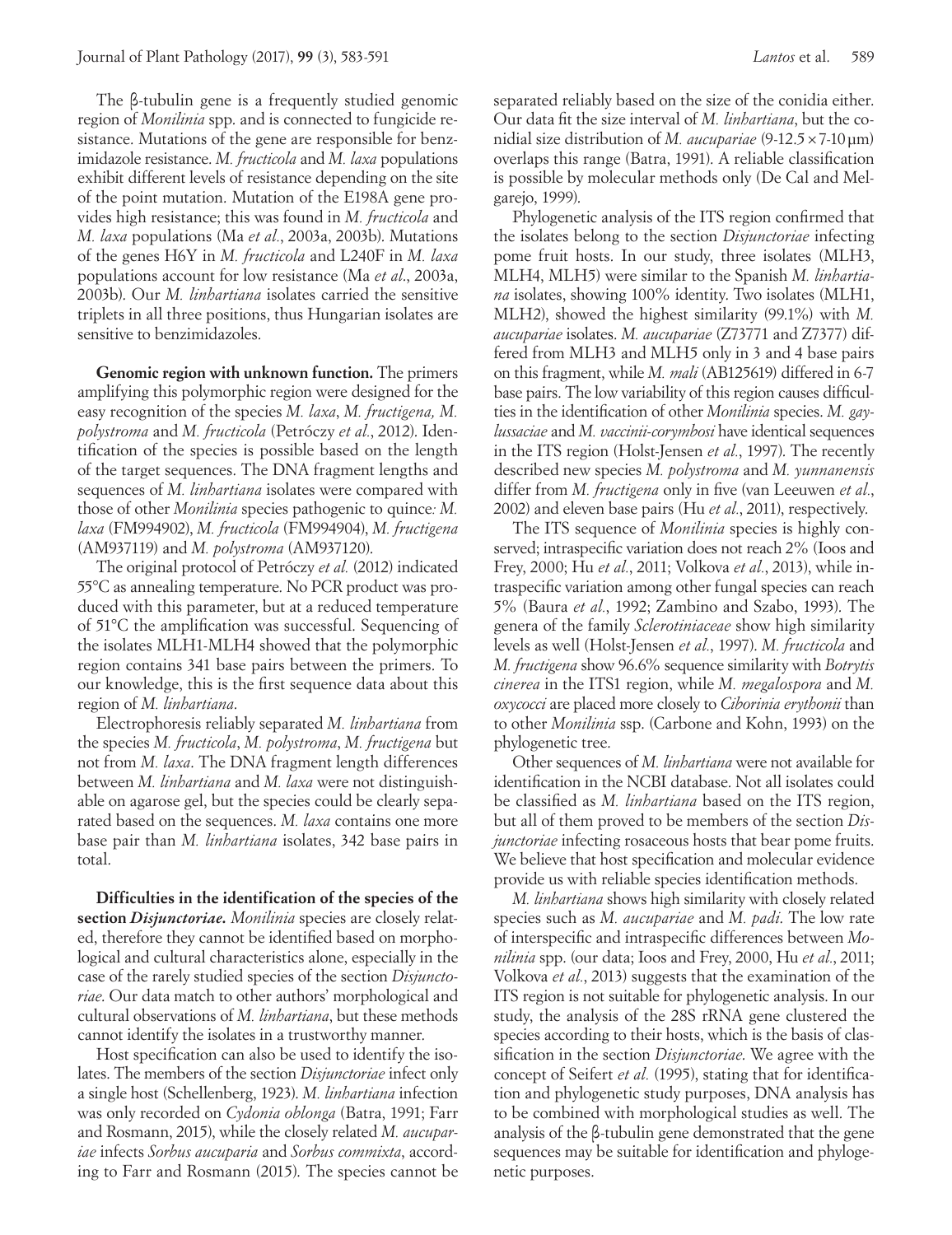# **REFERENCES**

- Alexandrescu A., Morea I., 1964. Contributii lastudiul boilogiei si combaterii ciupercii *Monilinia linhartiana*/Prill.et Delacr./ Honey. *Annalele sectiei de Protectia Plantelor* **3**: 115-125.
- Altinyay N., 1972. Investigations on the biology situation and chemical control of *Monilinia linhartiana* Prill. et Dell. on the quinces in Amasya, *Bitki Koruma* **1**: 1-44.
- Altschul S.F., Gish W., Miller W., Myers E.W., Lipman D.J., 1999. Basic local alignment search tool. *Journal of Molecular Biology* **215**: 403-410.
- Batra L.R., 1988. Disjunctors in *Monilinia* (*Discomycetidae: Sclerotiniaceae*) and their significance in classification. *Mycologia* **80**: 660-664.
- Batra L.R., 1991. World species of *Monilinia* (Fungi): their ecology, biosystematics and control. *Mycologia Memoir* **16**: 1-246.
- Baura G., Szaro T.M., Bruns T.D., 1992. *Gastrosuillus laricinus* is a recent derivative of *Suillus grevillei*: molecular evidence. *Mycologia* **84**: 592-597.
- Berkhout C.M., 1923. De Schimmelgeslachten *Monilia*, *Oidium*, *Oospora* en Torula, pp. 12-35. Ph.D. Thesis. Rijksuniversiteit Utrecht, Utrecht, The Netherlands.
- Box G.E.P., Cox D.R., 1964. "An analysis of transformations". *Journal of the Royal Statistical Society*, Series B **26**: 211-252.
- Capote N., Pastrana A.M., Aguado A., Sánchez-Torres P., 2012. Molecular tools for detection of plant pathogenic fungi and fungicide resistance. In: Cumagun C.J. (ed.). Plant Pathology, pp. 151-202. InTech, Rijeka, Croatia.
- Carbone I., Kohn L., 1993. Ribosomal DNA sequence divergence within internal transcribed spacer 1 of the *Sclerotiniaceae*. *Mycologia* **85**: 415-427.
- Chalkley D., 2015. Systematic Mycology and Microbiology Laboratory, ARS, USDA. Invasive Fungi. Asiatic brown fruit rot - *Monilia polystroma*. Retrieved September 30, 2015, from /sbmlweb/fungi/index.cfm.
- De Cal A., Melgarejo P., 1999. Effects of long-wave UV light on *Monilinia* growth and identification of species. *Plant Disease* **83**: 62-65.
- Delves C.J., Ridley R.G., Goman M., Holloway S.P., Hyde J.E., Scaife J.G., 1989. Cloning of a beta-tubulin gene from *Plasmodium falciparum*. *Molecular Microbiology* **11**: 1511-1519.
- Drummond A.J., Suchard M.A., Xie D., Rambaut A., 2012. Bayesian phylogenetics with BEAUti and the BEAST 1.7 *Molecular Biology and Evolution* **29**: 1969-1973.
- Farr D.F., Rossman A.Y., 2015. Fungal Databases, Systematic Mycology and Microbiology Laboratory, ARS, USDA. Retrieved June 17, 2015, from http://nt.ars-grin.gov/fungaldatabases/ Systematic Mycology and Microbiology Laboratory Fungus-Host Distributions Database. US Department of Agriculture, Agricultural Research Service.
- Fulton C.E., van Leeuwen G.C.M., Brown A., 1999. Genetic variation among and within *Monilinia* species causing brown rot of stone and pome fruits. *European Journal of Plant Pathology* **105**: 495-500.
- Gelfand A.E., Smith A.F.M., 1990. Sampling-based approaches to calculating marginal densities. *Journal of the American Statistical Association* **85**: 398-409.
- Gell I., Cubero J., Melgarejo P., 2007a. Two different PCR approaches for universal diagnosis of brown rot and identification of *Monilinia* spp. in stone fruit trees. *Journal of Applied Microbiology* **103**: 2629-2637.
- Gell I., Larena I., Melgarejo P., 2007b. Genetic diversity in *Monilinia laxa* populations in peach orchards in Spain. *Phytopathogy* **155**: 549-556.
- Glits M., 2000. Diseases of fruit trees. In: Glits M. (ed.). Horticultural Plant Pathology, pp. 190-192. Mezőgazda Kiadó, Budapest, Hungary (in hungarian).
- Halpern A.L., Bruno W.J., 1998. Evolutionary distances for protein-coding sequences: modeling site-specific residue frequencies. *Molecular Biology and Evolution* **15**: 910-917.
- Holst-Jensen A., Kohn L., Jakobsen K., Schumacher T., 1997. Molecular phylogeny and evolution of *Monilinia* (*Sclerotiniaceae*) based on coding and noncoding rDNA sequences. *American Journal of Botany* **84**: 686-701.
- Honey E.E., 1936. North American species of *Monilinia* I. Occurrence, grouping, and life-histories. *American Journal of Botany* **23**: 100-106.
- Hu M., Cox K.D., Schnabel G., Luo C., 2011. *Monilinia* species causing brown rot of peach in china. *PLoS ONE* **6**: e24990.
- Ioos R., Frey P., 2000. Genomic variation within *Monilinia laxa*, *M. fructigena* and *M. fructicola*, and application to species identification by PCR. *European Journal of Plant Pathology* **106**: 373-378.
- Katoh K., Kuma K., Toh H., Miyata T., 2005. MAFFT version 5: improvement in accuracy of multiple sequence alignment. *Nucleic Acids Research* **33**: 511-518.
- Katoh K., Misawa K., Kuma K., Miyata T., 2002. MAFFT: a novel method for rapid multiple sequence alignment based on fast Fourier transform. *Nucleic Acids Research* **30**: 3059- 3066.
- Kurtzman C.P., Robnett C.J., 1997. Identification of clinically important ascomycetous yeasts based on nucleotide divergence in the 5' end of the large-subunit (26S) ribosomal DNA gene. *Journal of Clinical Microbiology* **35**: 1216-1223.
- Ma Z., Yoshimura M.A., Holtz B.A., Michailides T.J., 2003a. Characterization and PCR-based detection of benzimidazole-resistant isolates of *Monilinia laxa* in California. *Pest Management Science* **61**: 449-457.
- Ma Z.H., Yoshimura M.A., Michailides T.J., 2003b. Identification and characterization of benzimidazole resistance in *Monilinia fructicola* from stone fruit orchards in California. *Applied Environtal Microbiology* **69**: 7145-7152.
- Maniatis T., Sambrook J., Fritsch E.F., 1989. Molecular Cloning: A Laboratory Manual. Cold Spring Laboratory, Cold Spring Harbor, New York, NY, USA.
- Marchler-Bauer A., Derbyshire M.K., Gonzales N.R., Lu S., Chitsaz F., Geer L.Y., Geer R.C., He J., Gwadz M., Hurwitz D.I., Lanczycki C.J., Lu F., Marchler G.H., Song J.S., Thanki N., Wang Z., Yamashita R.A., Zhang D., Zheng C., Bryant S.H., 2015. CDD: NCBI's conserved domain database. *Nucleic Acids Research* **43**: 222-226.
- McKay G.J., Egan D., Morris E., Brown A.E., 1998. Identification of benzimidazole resistance in *Cladobotryum dendroides* using a PCR-based method. *Mycological Research* **102**: 671-676.